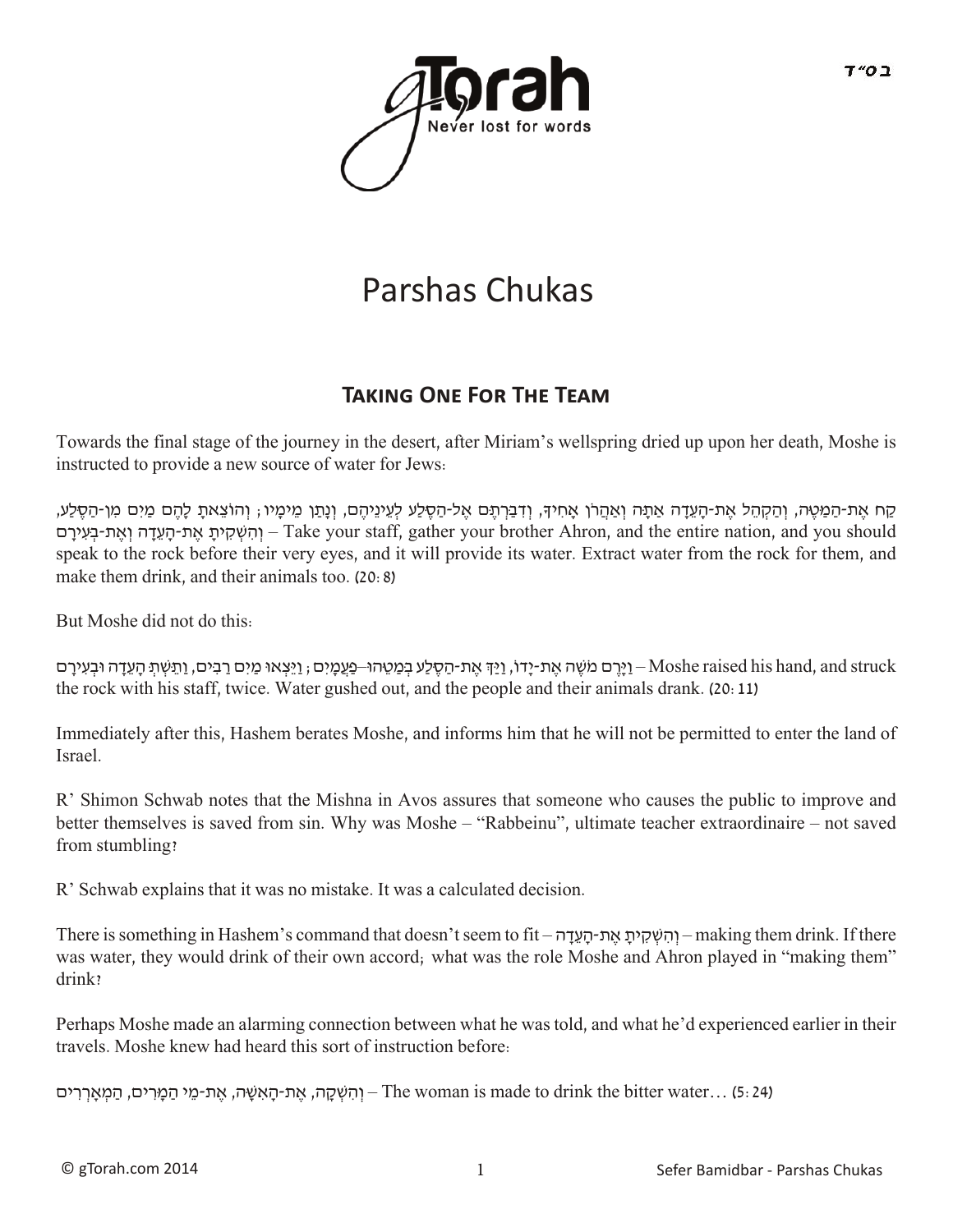יַיִּקַח אֶת-הָעֵל אֲשֶׁר עָשׂוּ, וַיִּשְׂרֹ (אֲ אֲשֶׁר-דָק; וַיִּזֶר עַל-פְּנֵי הַמַּיִם, וַיַּשְׁקְ אֶת-בְנֵי יִשְׂרָאֵל He took the Golden Calf they had made, burnt it, ground it finely. He scattered it in water, and made them drink (32:20)

The sota – a woman suspected of adultery – is made to drink a concoction that would identify if she were guilty or not, resulting in her gruesome death if guilty. The Golden Calf water similarly clarified allegiance, causing a plague that resulted in tens of thousands of deaths too, as per the Gemara in Avoda Zara.

Moshe made a decision here. He identified what would happen if וְהִשְׁקִיתַ אֲת-הַעֲדָה (were to take place, and wanted no part in it. They were on the cusp of entering Israel, and he did not want to see another plague take place. Another generation ripped apart! So he took the initiative, and engineered a way around הושקית את-העדה את-הסלע במטהו–פעמים; ויצאו מים רבים, ותשת העדה .There was no making them drink, because . saved them.

In his farewell speech, he reminds them of the terrible price he paid for them:

הַם-בִּי הִתְאַנַּף יְהוָה, בִגְלַלְכֶם לֵאמֹר: גַּם-אַתָּה, לֹא-תָבֹא שָׁם-Hashem was also furious with me, for you! He said, "Neither will you enter". (1:37)

Moshe did it םֶכ ְלַל ְגּ ִב – for you! – he did what he felt to be right for the greater good, even though it violated what he was told, and bore a terrible price for it.

It takes a lot of knowledge to be able to weigh up the data to make this kind of decision, and should not be made lightly. The decision would still be legally wrong, and the perpetrator would be hounded and vilified; a vigilante. And the critics would be correct – the decision should not really have been made.

But a hero will sacrifice everything with no guarantee. That's what sacrifice is; and what a hero does.

#### **Moshe as a Representative**

The Maharal explains that the reason Avraham, Yitzchak and Yakov did not and could not have received the Torah is because they had no "nation". They were individuals, and individuals pass on. The Torah is eternal and cannot fade into obscurity; it must therefore be given to a nation.

Chazal understand that after the Golden Calf, Moshe argued in defence of the Jews that אוֹכ*ּי* ה' אלהיך א $\mu$  was only said to Moshe, in the second person singular, so technically, the Jews had not violated ךָי ֶלהֹ ֱא' ֹה י ִכֹאנָ by engaging in idol worship.

But if the Torah is given to a nation, not an individual, how could Moshe, claim he received it alone?

The answer lies in understanding Moshe's role.

After departing Egypt and being saved at the Red Sea, the Torah emphasises what Yisro heard had happened, to "Moshe and his people". Rashi deduces that the Torah implies that Moshe was equal to the whole nation.

Much later, in the final stages of the journey through the desert, Moshe sent emissaries to Edom, requesting permission for the Jews to pass through on their way to Canaan, which was declined. Throughout the episode,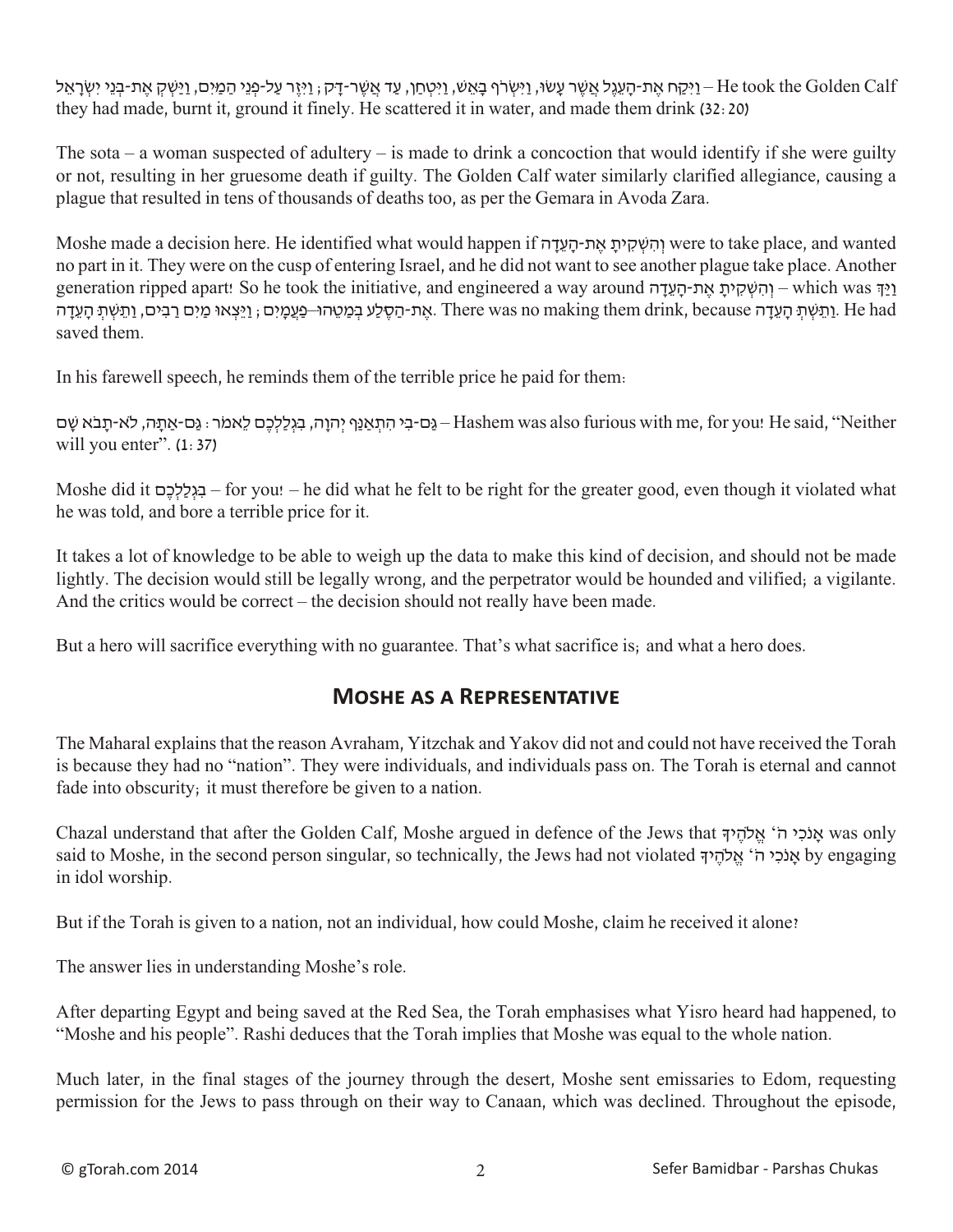the Torah alternates between Moshe and the Jews as having sent them, from which Rashi deduces that the Torah illustrates that a national leader acts in the capacity as a proxy for the entire people.

The Maharal points out that these seem mutually exclusive. If Moshe was equal to the Jews, he achieved something greater than any other leader. How then, would his actions shed light on the authority of other leaders, that they act as agents of the people they represent?

R' Yehoshua Hartman explains that Moshe being equal to the Jewish people isn't necessarily literal. If he were to pray, it's not as though that would count as their prayer too.

A leader is an agent or representative of his people. Moshe was more than that; the "equality" meant his actions carried the same weight as the nation itself. Regular activity, such as diplomacy like sending emissaries, is an act of any leader as a representative, and it is from this aspect that we can extrapolate from Moshe to other leaders.

Moshe was a microcosm of Yisrael. There were the 600,000 people at Sinai, plus Moshe. Whatever made them into Yisrael at Sinai, Moshe already was. He could claim that only he heard ךָי ֶלהֹ ֱא' ֹה י ִכֹאנָ because the qualities of Yisrael at Sinai that he represented were not guilty of the Golden Calf. This is the intent behind labelling him equal to the nation.

Moshe was the pinnacle of Yisrael and humanity. He represented all that was good in the people. The people he represented could not be the people who were guilty of the Golden Calf, and thus, the people arguably ought not to be held guilty at all.

## **IN THE CLOUDS**

The Clouds of Glory marked travel movements for the Jews in the desert, and according to Midrash, flattened obstacles, cleared wild beasts, and possibly cleaned their clothing too. The Chag of Succos is dedicated to commemorating them. There is no equivalent display of appreciation for the manna or Miriam's well, which are all along the same line of supernatural providence for the nation. Why are the Clouds remembered, and not the well or manna?

The Chida explains that food and water are the basic requirements for survival. Taking the Jews into the wilderness of the desert necessarily meant God would provide nourishment from somewhere; what could otherwise be expected? The Jews had their own shelter through tents and huts. But Clouds that protected the camp from the harsh sun, and according to Midrash even more, is far beyond what could have been expected – הדין משורת לפנים.

Secondly, they were a gift that showed God's love for the people. This is proven by the fact that people outside the camp – such as the Egyptian stragglers and people forced out due to tzaraas – did not benefit.

Thirdly, the Clouds were appreciated far more than the manna and the water. The Jews complained and gave orders regarding the food and drink on offer in the desert – but they never complained about the Clouds. The Clouds were the perfect gift.

The Chida notes that perhaps these are hinted to:

In order that your ensuing – למַען ידעו דֹרֹתִיכֶם כִּי בַסְכּוֹת הוֹשַׁבְּתִי אֶת בְּנֵי יִשְׂרָאֵל בְּהוֹצִיאָי אַוֹתָם מַאַרֶץ מַצְרִים אַנִי הַ אֲלְהִיכָם generations should know that I had the children of Israel live in booths when I took them out of the land of Egypt.